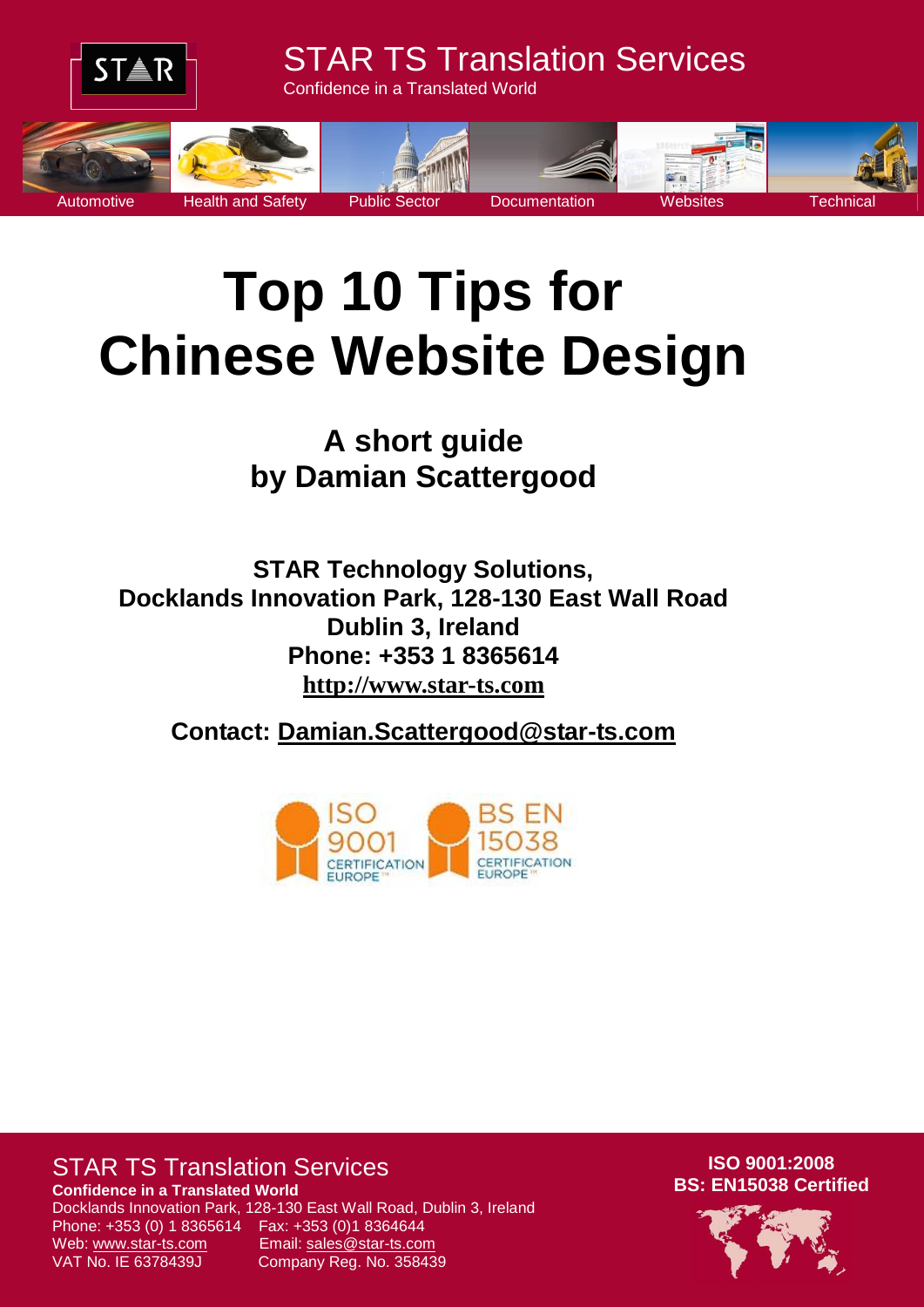

#### **Chinese Website Design by STAR Translation Services**

With 44 global offices STAR provides technical translation services to clients around the world. As an ISO 9001 and EN 15038 certified company we can help you deliver the quality language documents, brochures, websites and services you require for your international business.

**Top 10 Tips for Chinese Website Design**

## #1: Support UTF-8

UTF-8 enable your website. When choosing a website design system or content management system make sure it can display UTF-8 enabled fonts.

You can set this up in most systems in the HTML metatags as you can see in the following snippet from our own website.

**<title>Translation Services, STAR Dublin, ISO9001, EN15038 Certified Translators</title> <meta http-equiv="Content-Type" content="text/html; charset=utf-8"/>**

"UTF-8" is a character encoding system that will support virtually every character set in the world including European, Asian and Middle Eastern languages.

It's the international standard for multilingual websites.

## #2: Use Chinese Fonts

For the most part if you're website is enabled correctly with UTF-8 and correct language settings then the users web browser will display your site in the correct web font. Most modern web browsers will detect the character and language settings from a web page.

So bottom line is you don't have to specify fonts. However if you prefer to choose fonts and be specific then we recommend the following: **SimSun** is probably the most common font and the one we would recommend as the default font for Chinese.

#### STAR TS Translation Services

**Confidence in a Translated World**

Docklands Innovation Park, 128-130 East Wall Road, Dublin 3, Ireland Phone: +353 (0) 1 8365614 Fax: +353 (0)1 8364644 Web: www.star-ts.com Email: sales@star-ts.com VAT No. IE 6378439J Company Reg. No. 358439

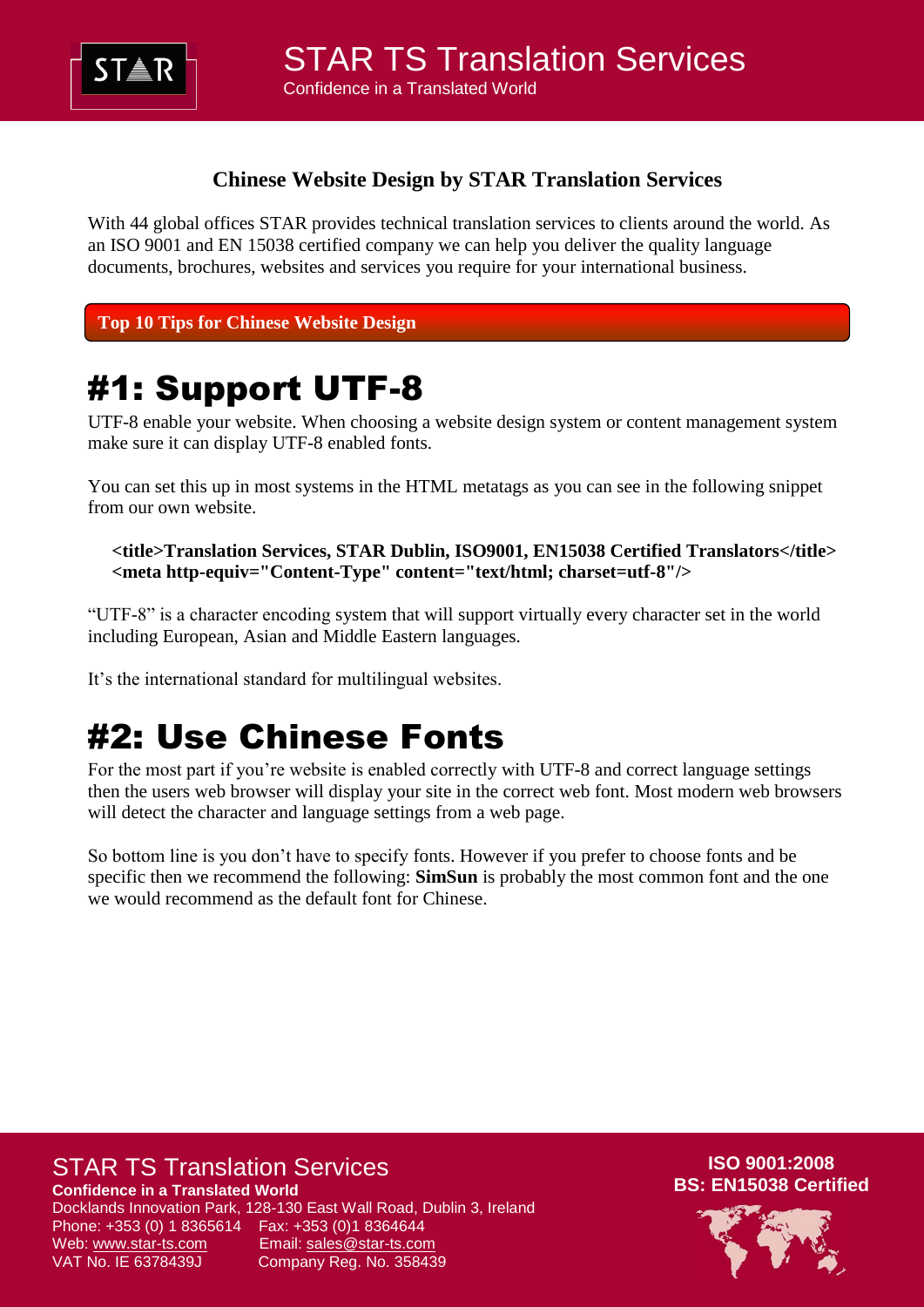

The most popular simplified Chinese web fonts are:

| <b>Windows Fonts</b>               | <b>Mac Fonts</b>                      |
|------------------------------------|---------------------------------------|
| 黑体:SimHei                          | 冬青黑体: Hiragino Sans GB [SNOW LEOPARD] |
| 宋体: $SimSun$                       | 华文细黑: STHeiti Light [STXihei]         |
| 新宋体: NSimSun                       | 华文黑体:STHeiti                          |
| 仿宋: FangSong                       | 华文楷体:STKaiti                          |
| 楷体: KaiTi                          | 华文宋体:STSong                           |
| 仿宋_GB2312: FangSong_GB2312         | 华文仿宋:STFangsong                       |
| 楷体 GB2312: KaiTi GB2312            |                                       |
| 微软雅黑体: Microsoft YaHei [Windows 7] |                                       |

## #3: CSS: Declare English Fonts Before Chinese Fonts

When defining the fonts in your CSS it's a good idea to declare your English fonts before your Chinese fonts.

If your website has English text on it (product names, numbers etc) the browser will select the primary font first to display these in. Often English text is Chinese fonts look a bit grainy.

By declaring your English fonts first, browsers will display your English text first in English fonts and then the remaining text in the Chinese font. So your website will look better.

## #4: SEO: Set the target country

If you're into Geo-targeting it's a good idea to ensure you set the target country for the site in the HTML meta tags.

In this example this site is saying it is in US English for the US Market. <html xmlns="http://www.w3.org/1999/xhtml" xml:lang="en-US" lang="en-US">

This one targets Chinese in China. <html xmlns="http://www.w3.org/1999/xhtml" xml:lang="zh-CN" lang="zh-CN">

### STAR TS Translation Services

**Confidence in a Translated World**

Docklands Innovation Park, 128-130 East Wall Road, Dublin 3, Ireland Phone: +353 (0) 1 8365614 Fax: +353 (0)1 8364644 Web: www.star-ts.com Email: sales@star-ts.com VAT No. IE 6378439J Company Reg. No. 358439

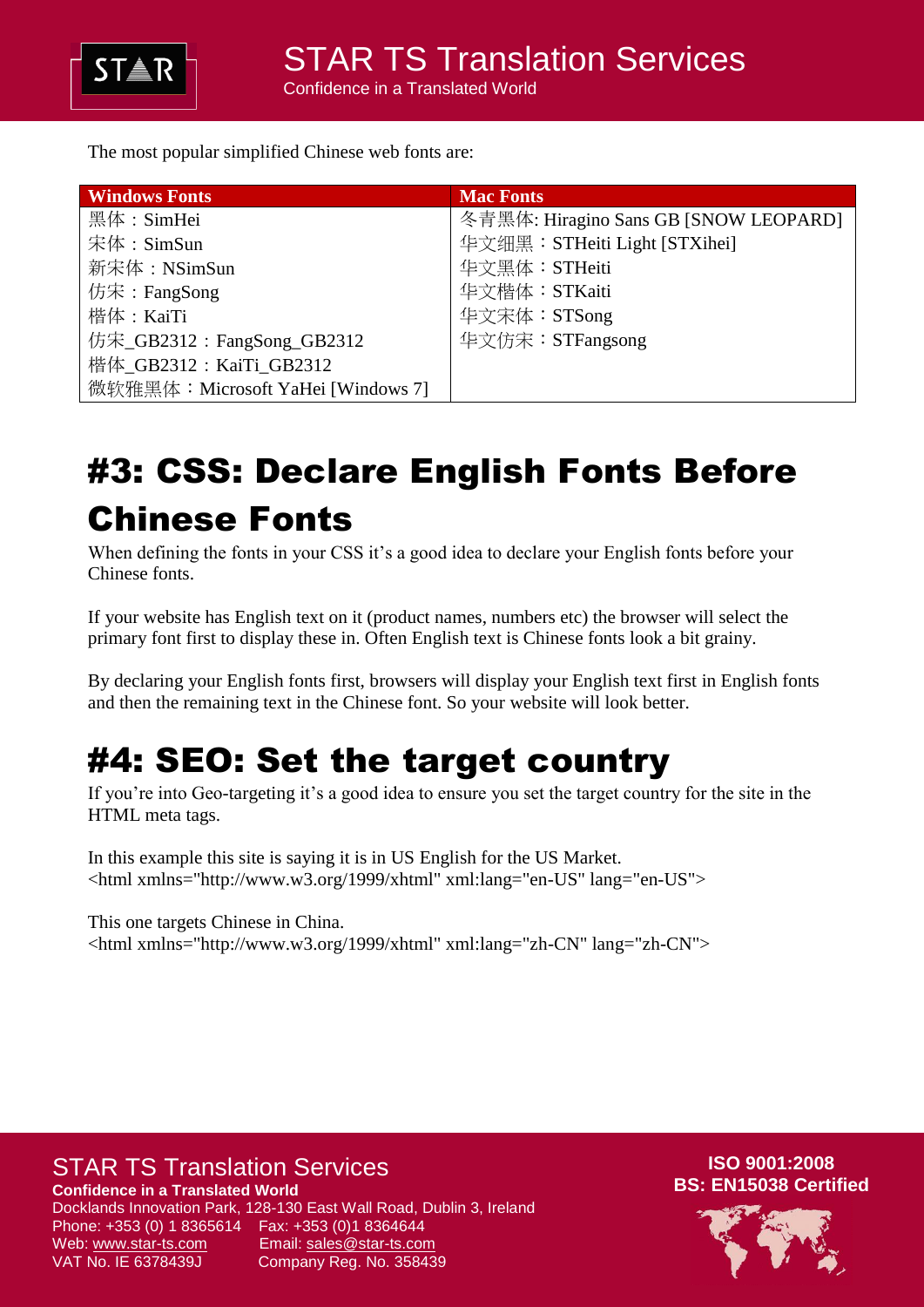

## #5: CSS: Font Tips

When you are listing your required fonts in the CSS font line, it's a good idea to use Chinese characters and also spell out the font name in English.

So for example use… *font-family: Tahoma, Arial, "Microsoft Yahei","*微软雅黑*", STXihei, "*华文细黑*", sans-serif;*

It is also useful to put quotes around the Chinese font declarations.

## #6: CSS: Microsoft doesn't rule the world

Remember to include Mac and PC fonts. Mac users will be using Safari so make sure you include their fonts in the definitions as well.

It's always a good idea to test your website on a Mac and PC, and with different browsers. We check with Chrome, Safari, FireFox and Internet Explorer on PC and Safari on Mac for example.

## #7: CSS: Keep it simple

There is a trend on sites now to use custom fonts such as GoogleFonts and @font-face. However for Chinese for now we'd recommend to keep away from this. Chinese fonts are particularly large. Typically they may contain 3000 base glyphs so font sizes can be enormous. If you're sensitive to site speed (which impacts SEO) then keep your fonts simple.

### STAR TS Translation Services

**Confidence in a Translated World**

Docklands Innovation Park, 128-130 East Wall Road, Dublin 3, Ireland Phone: +353 (0) 1 8365614 Fax: +353 (0)1 8364644 Web: www.star-ts.com Email: sales@star-ts.com VAT No. IE 6378439J Company Reg. No. 358439

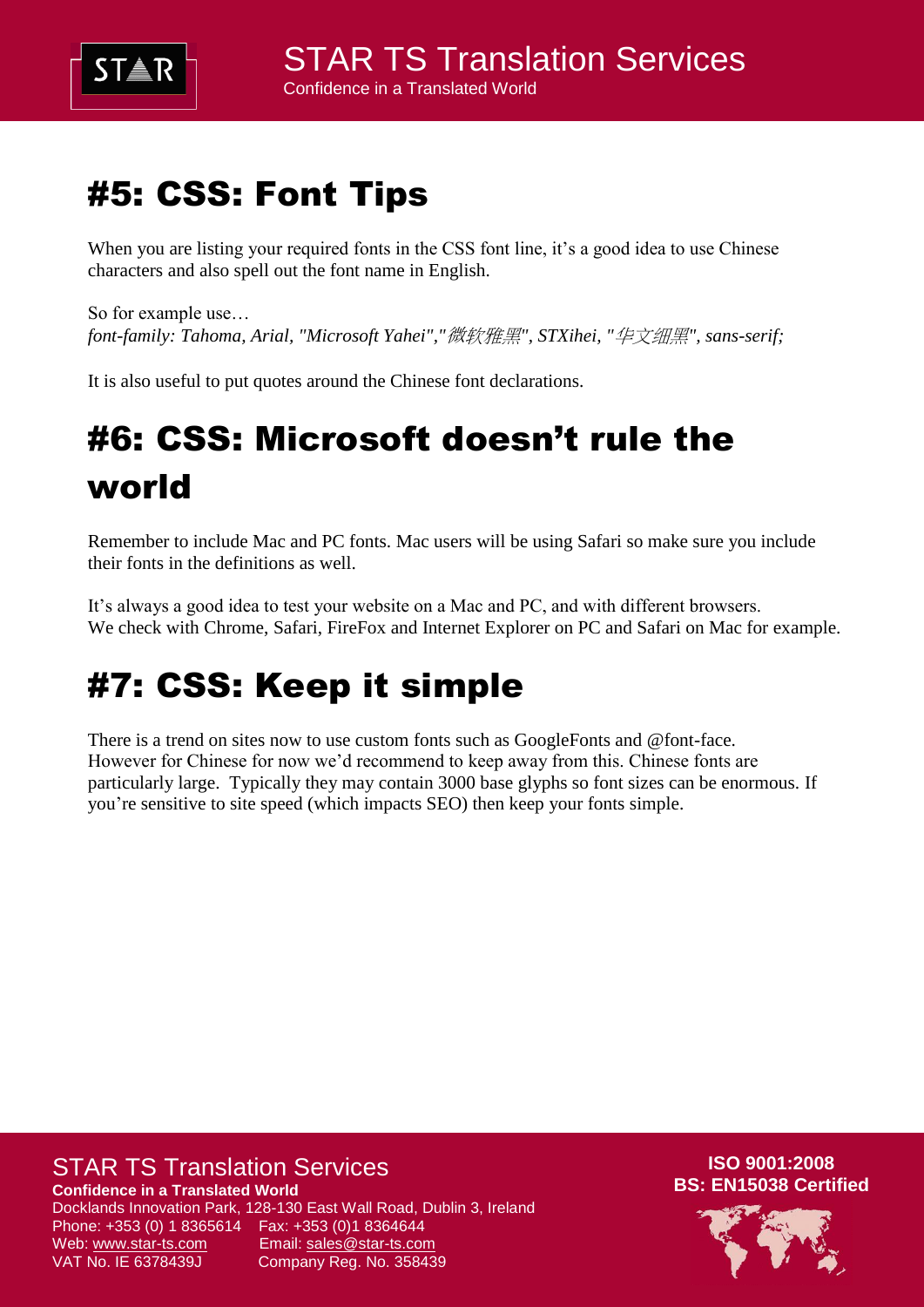

## #8: SEO: Register on Chinese Search Engines



Google may be the largest search engine on the planet but it's not the only one and certainly not the largest in China. Baidu.Com is the largest search engine in China. So when you have finished your website make sure your agency submits it to global engines. There are other Chinese engines such as sogou.com and youdao.com.

#### **Largest Chinese Search Engines: Market Share 2012:**

| Baidu.com    | 78.6%  |
|--------------|--------|
| Google.cn    | 15.6%  |
| Sogou.com    | 3.1%   |
| Soso.com     | 1.5%   |
| Youdao.com   | $<$ 1% |
| Cn.yahoo.com | 1%     |

### STAR TS Translation Services

**Confidence in a Translated World**

Docklands Innovation Park, 128-130 East Wall Road, Dublin 3, Ireland Phone: +353 (0) 1 8365614 Fax: +353 (0)1 8364644 Web: www.star-ts.com Email: sales@star-ts.com VAT No. IE 6378439J Company Reg. No. 358439

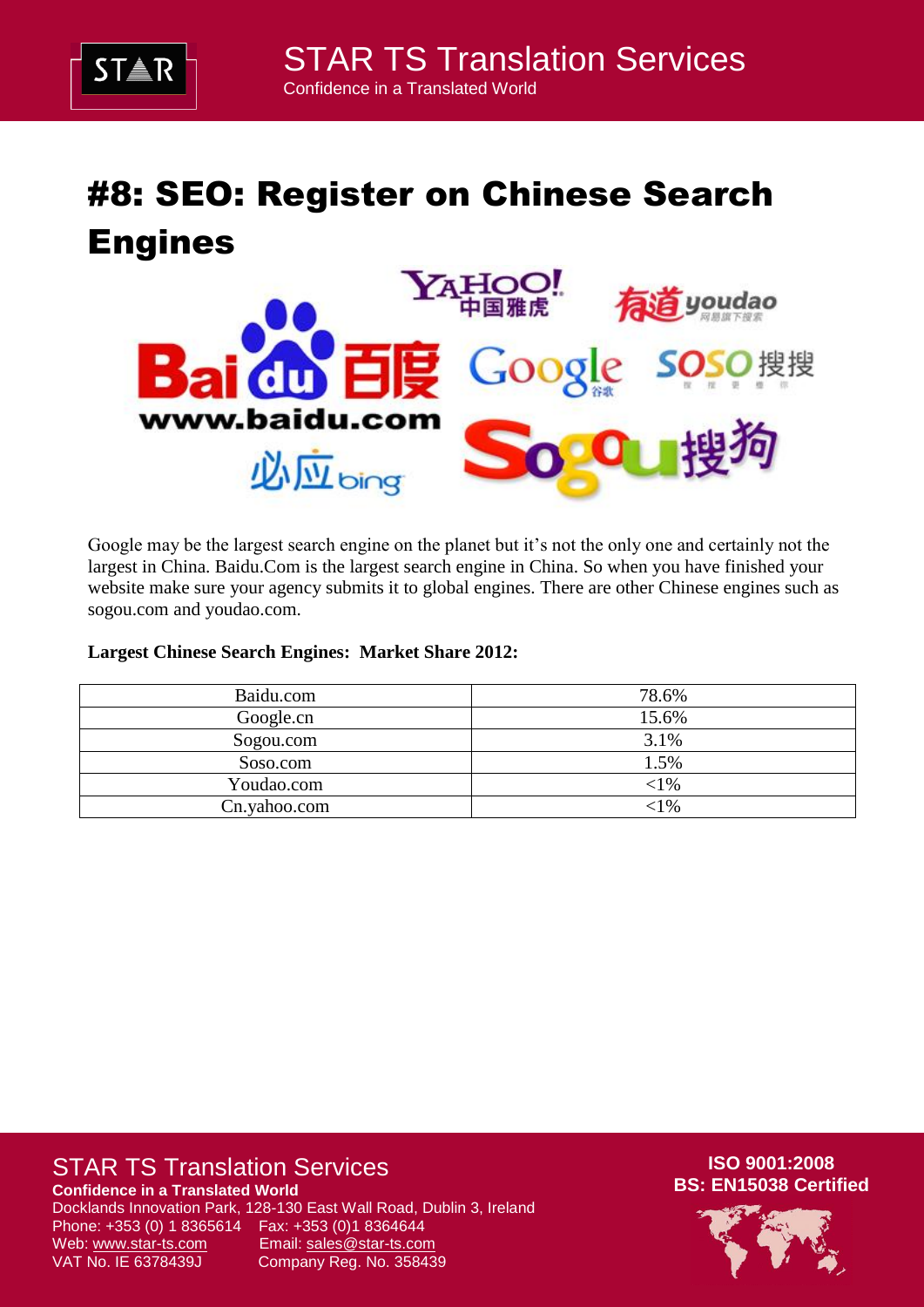

## #9: You need 2 Chinese websites.

#### **Where is your website targeting?**

There are different forms of Chinese depending on the country you are doing business in. So when you ask for a website translation we'll ask – do you need Traditional Chinese or Simplified Chinese. You need 2 Chinese websites to target the entire market.

#### **Spoken versus written language.**

We are often asked for "Mandarin Translation" or "Cantonese". However, the official spoken languages in the Republic of China (Taiwan, capital: Taipei) and the People's Republic of China (Mainland China) is referred to as Mandarin Chinese.

The term "Mandarin" however only refers to standard spoken Chinese which is basically the same and mutually understandable in Taiwan and Mainland China. However, there are different scripts used in different areas of Greater China.

#### **How do I choose?**

The table below will help you decide which language you require for your translation project.

| <b>Country</b> | <b>Spoken language</b> | <b>Written Language</b>    |
|----------------|------------------------|----------------------------|
| Mainland China | Mandarin               | Simplified Chinese         |
| Taiwan         | Mandarin               | <b>Traditional Chinese</b> |
| Hong Kong      | Cantonese              | <b>Traditional Chinese</b> |
| Singapore      | Mandarin               | Simplified Chinese         |

See more at:<http://www.star-ts.com/chinese-language-translation.shtml>

### STAR TS Translation Services

**Confidence in a Translated World**

Docklands Innovation Park, 128-130 East Wall Road, Dublin 3, Ireland Phone: +353 (0) 1 8365614 Fax: +353 (0)1 8364644 Web: www.star-ts.com Email: sales@star-ts.com VAT No. IE 6378439J Company Reg. No. 358439

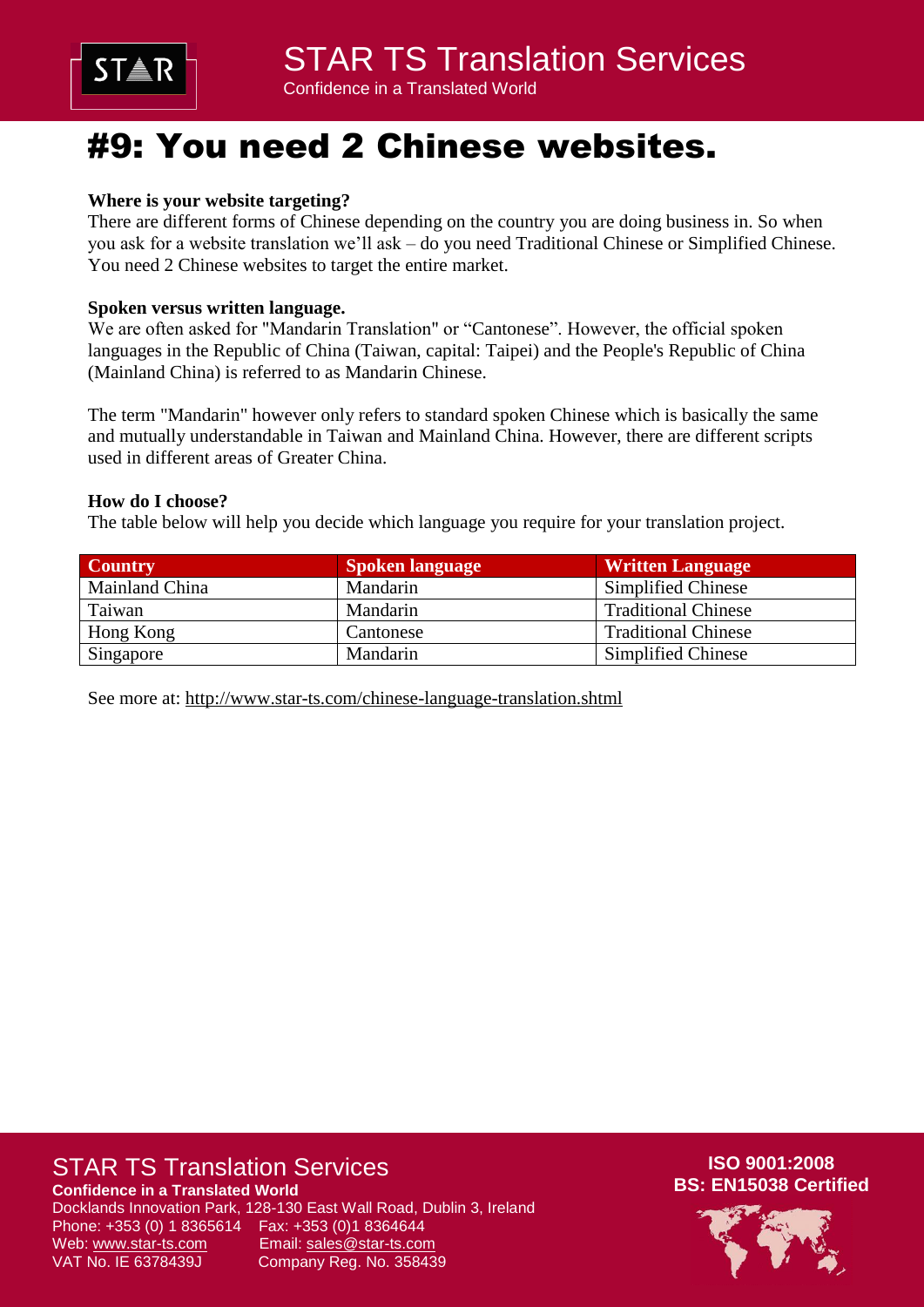

### #10: Focus on cultural aspects.

As with all translation and localization it's important to take into consideration certain cultural aspects in your website design. Here are just a few pointers to get you started.

**Color:** Certain colors have significant impact in some cultures. Red and gold are positive colors in Chinese culture. Red is the color of good luck in Chinese. Gold or yellow tends to mean imperial or wealth. So you can use them to emphasize positive marketing messages or call to action statements.

**Internet Speed:** Whilst developing your site you should be aware that broadband speeds occasionally in China are not as fast or consistent as they would be in other countries. Thus text is more important for Chinese websites. Graphic heavy websites can impact your visibility in China.

**Numbers:** Some numbers in Chinese can be seen as lucky or unlucky.

**4.** Is considered unlucky across the Far East, in the same way as 13 is unlucky in the West. 4 is associated with death. An example of this is if you look at cameras like Nikon and Canon they skip models with the number 4.

**666.** Whilst this is the number of the devil in Western culture you can often find this displayed in Chinese shops. The number 6 in Chinese sounds like "easy". Repeating it as in 666 means , smooth, easy, simple.

**7.** Seven is an odd number in Chinese. It can signify death. The seventh month is August which is the month of the 'Hungry Ghosts' and when tomb sweeping take place, so is a time for family reflection. So it is seen as positive and negative.

**8.** Is a very positive number. The Bejing Olympics start date 8:08 on the 8 of August 2008. 8 sounds like "wealth" but also has similarity to the Buddhist Eightfold path.

**Clocks:** Never give a clock as a gift in China or use a clock as an image on your website. Clocks symbolize impending death.

### STAR TS Translation Services

**Confidence in a Translated World**

Docklands Innovation Park, 128-130 East Wall Road, Dublin 3, Ireland Phone: +353 (0) 1 8365614 Fax: +353 (0)1 8364644 Web: www.star-ts.com Email: sales@star-ts.com VAT No. IE 6378439J Company Reg. No. 358439